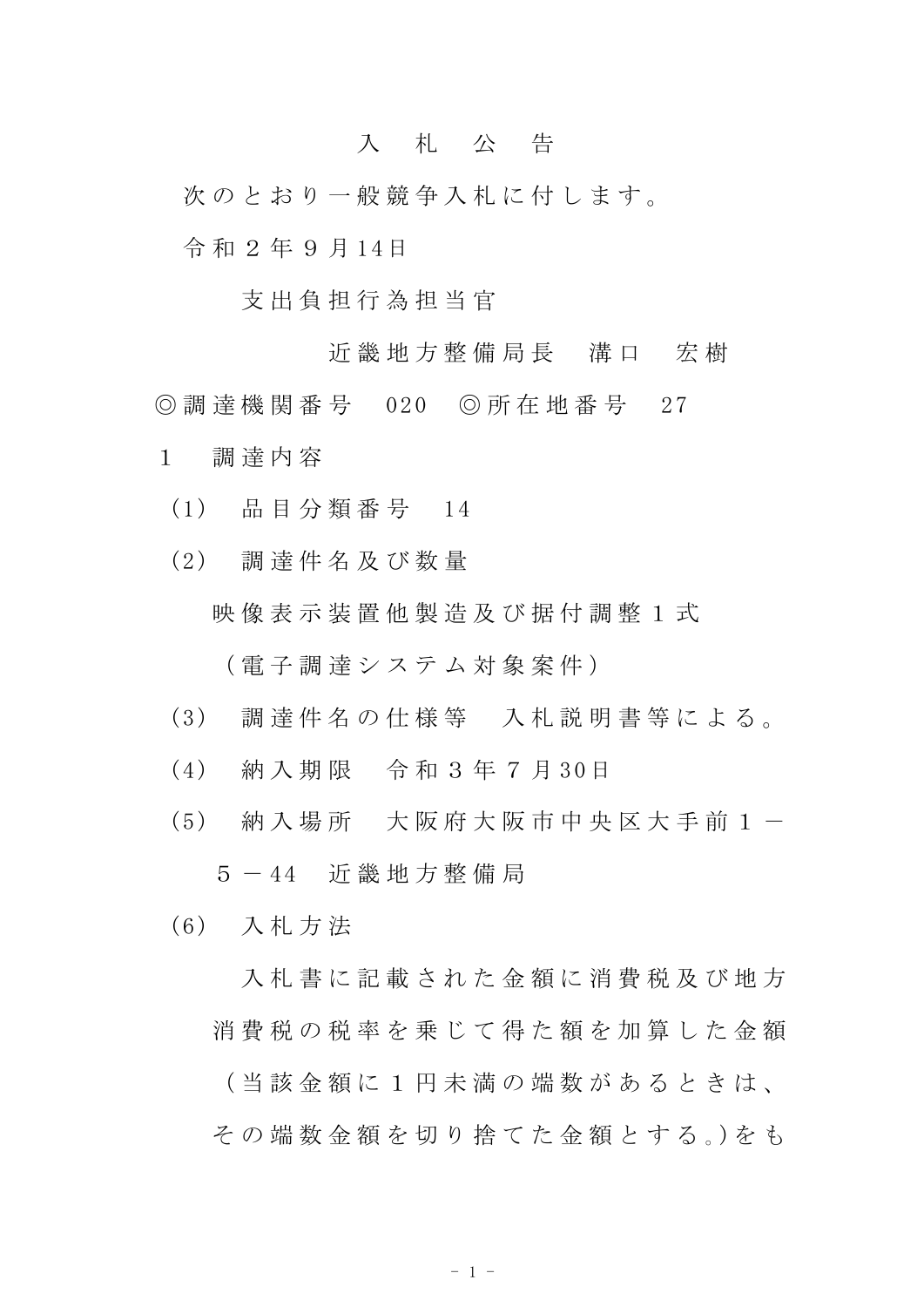っ て 落 札 価 格 と す る の で 、 入 札 者 は 消 費 税 及 び 地 方 消 費 税 に 係 る 課 税 事 業 者 で あ る か 免 税 事業者であるかを問わず、見積もった契約希 望 金 額 か ら 当 該 金 額 に 係 る 消 費 税 及 び 地 方 消 費 税 に 相 当 す る 額 を 減 じ た 金 額 を 記 載 し た 入 札 書 を 提 出 す る こ と 。

原則として、当該入札の執行において入札 執 行 回 数 は 2 回 を 限 度 と す る 。

詳細は入札説明書による。

- (7) 電 子 調 達 シ ス テ ム ( G E P S ) の 利 用 本 案 件 は 、 申 請 書 等 の 提 出 、 入 札 を 電 子 調 達 シ ステムで行う対象案件である。なお、電子調 達システムによりがたい場合は、紙入札方式 参加 願 を 提 出 し 、 紙 入 札 方 式 に 変 え る こ と が できる。
- 2 競 争 参 加 資 格
- (1) 予 算 決 算 及 び 会 計 令 第 70条 及 び 第 71条 の 規 定 に 該 当 し な い 者 で あ る こ と 。
- (2) 平 成 31・32・33年 度 ま た は 令 和 1 ・2 ・3 年 度 国十 交 诵 省 競 争 参 加 資 格 (全 省 庁 統 一 資 格)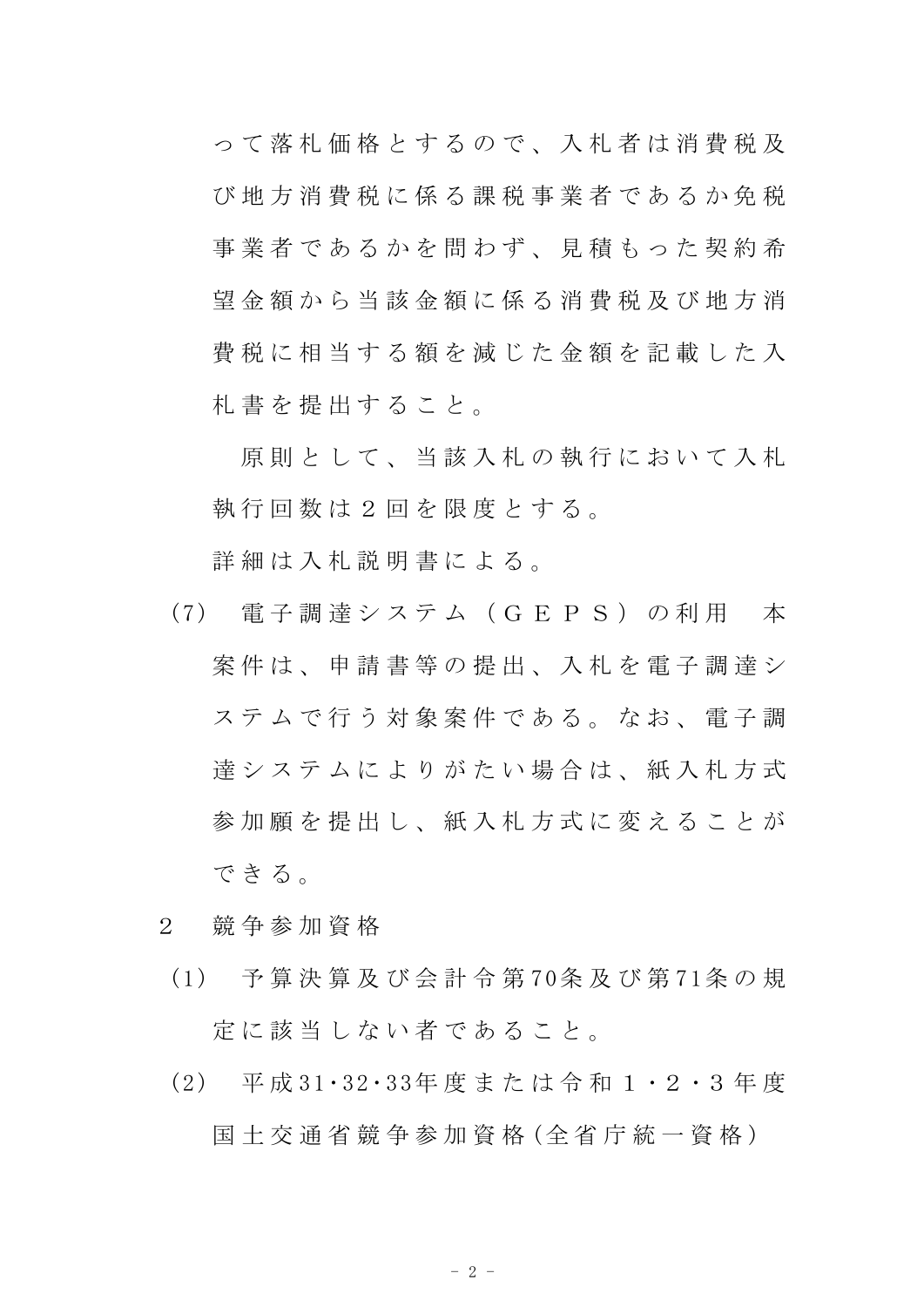「 物 品 の 製 造 」 又 は 「 物 品 の 販 売 」 の A 又 は B 等 級 に 格 付 け さ れ た 近 畿 地 域 の 競 争 参 加 資 格 を 有 す る 者 で あ る こ と 。

なお、当該資格に係る申請については、

「 競 争 参 加 者 の 資 格 に 関 す る 公 示 」 ( 令 和 2 年 3 月 31日 付 官 報 )の 別 表 に 記 載 さ れ て い る 申 請 受 付 窓 口 ( 近 畿 地 方 整 備 局 総 務 部 契 約 課 ほか)にて随時受け付けている。

- (3) 申 請 書 等 の 受 領 期 限 の 日 か ら 開 札 の 時 ま で の 期 間 に 、 近 畿 地 方 整 備 局 長 か ら 指 名 停 止 を 受けていないこと。
- (4) 会 社 更 生 法 に 基 づ き 更 生 手 続 開 始 の 申 し 立 てがなされている者又は民事再生法に基づき 再 生 手 続 開 始 の 申 し 立 て が な さ れ て い る 者
	- ( 「 競 争 参 加 者 の 資 格 に 関 す る 公 示 」 に 基 づ く 「 会 社 更 生 法 及 び 民 事 再 生 法 開 始 に 基 づ く 更 生 手 続 の 決 定 等 を 受 け た 者 の 手 続 」 を 行 っ た 者 を 除 く 。 ) で な い こ と 。
- (5) 電 子 調 達 シ ス テ ム に よ る 場 合 は 、 電 子 認 証 (ICカード) を取得していること。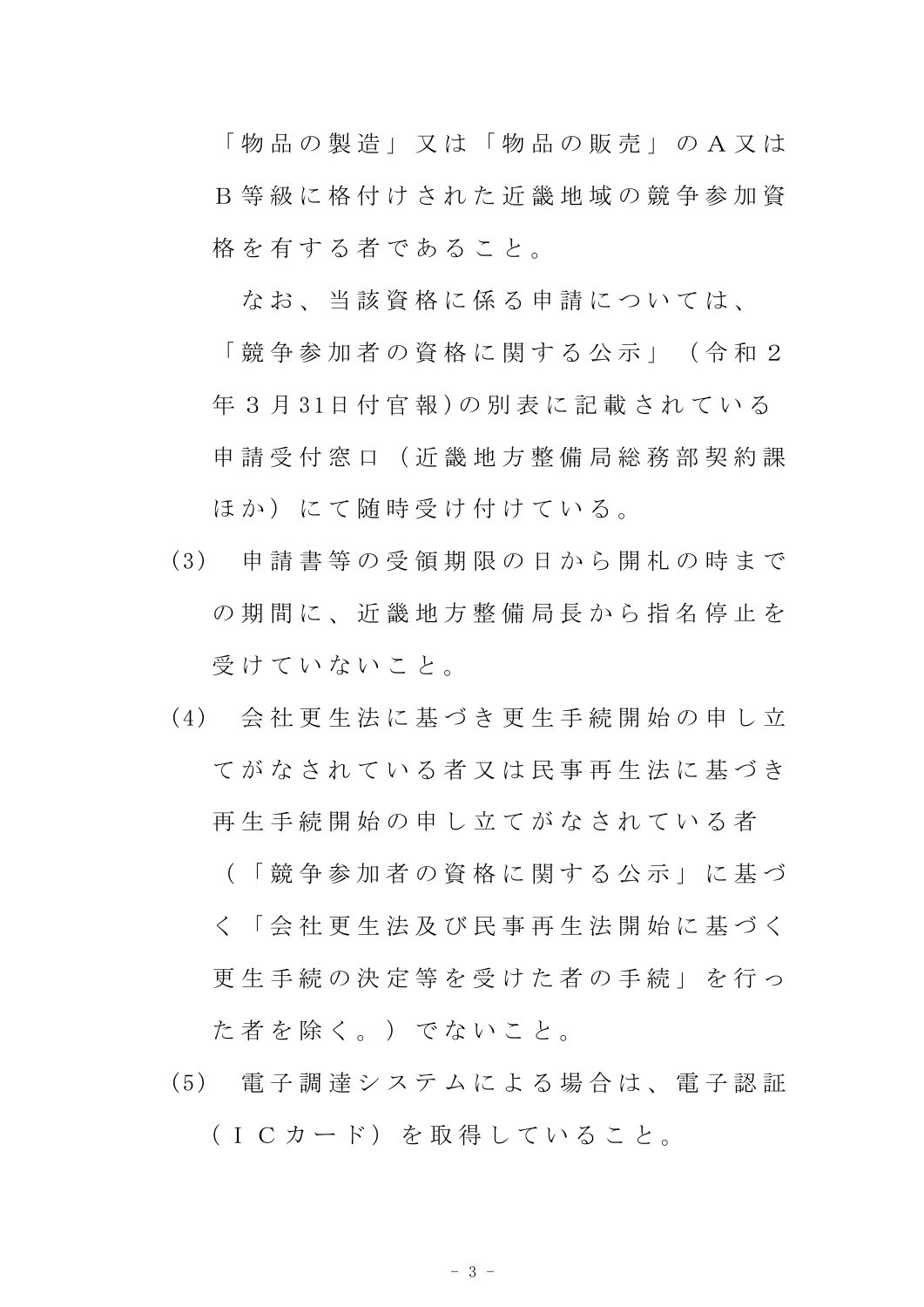- (6) 入 札 説 明 書 を 3(3)の 交 付 方 法 に よ り 、 電 子 調 達 シ ス テ ム か ら 自 ら 直 接 ダ ウ ン ロ ー ド し た 者であること。または、支出負担行為担当官 から直接交付を受けた者であること。
- (7) 警 察 当 局 か ら 、 暴 力 団 員 が 実 質 的 に 経 営 を 支 配 す る 者 又 は こ れ に 準 ず る 者 と し て 、 国 土 交 通 省 が 発 注 す る 業 務 等 か ら の 排 除 要 請 が あ
	- り 、 当 該 状 態 が 継 続 し て い る も の で な い こ と 。
- (8) 入 札 説 明 書 に 定 め る 製 造 又 は 納 入 の い ず れ かの実績があることを証明した者であること。
- (9) 本 件 に お け る 部 品 の 供 給 体 制 並 び に 発 注 者 からの技術的内容についての問い合わせ体制 を 確 保 す る こ と を 誓 約 で き る 者 で あ る こ と 。
- 3 申 請 書 等 及 び 入 札 書 の 提 出 場 所 等
	- (1) 電 子 調 達 シ ス テ ム の U R L 、 入 札 書 の 提 出 場 所 、 契 約 条 項 を 示 す 場 所 及 び 問 い 合 わ せ 先 政 府 電 子 調 達 シ ス テ ム

https://www.geps.go.jp/

〒 540-8586 大 阪 府 大 阪 市 中 央 区 大 手 前 1 丁 目 5 番 44号 大阪合同庁舎第 1 号館 8 階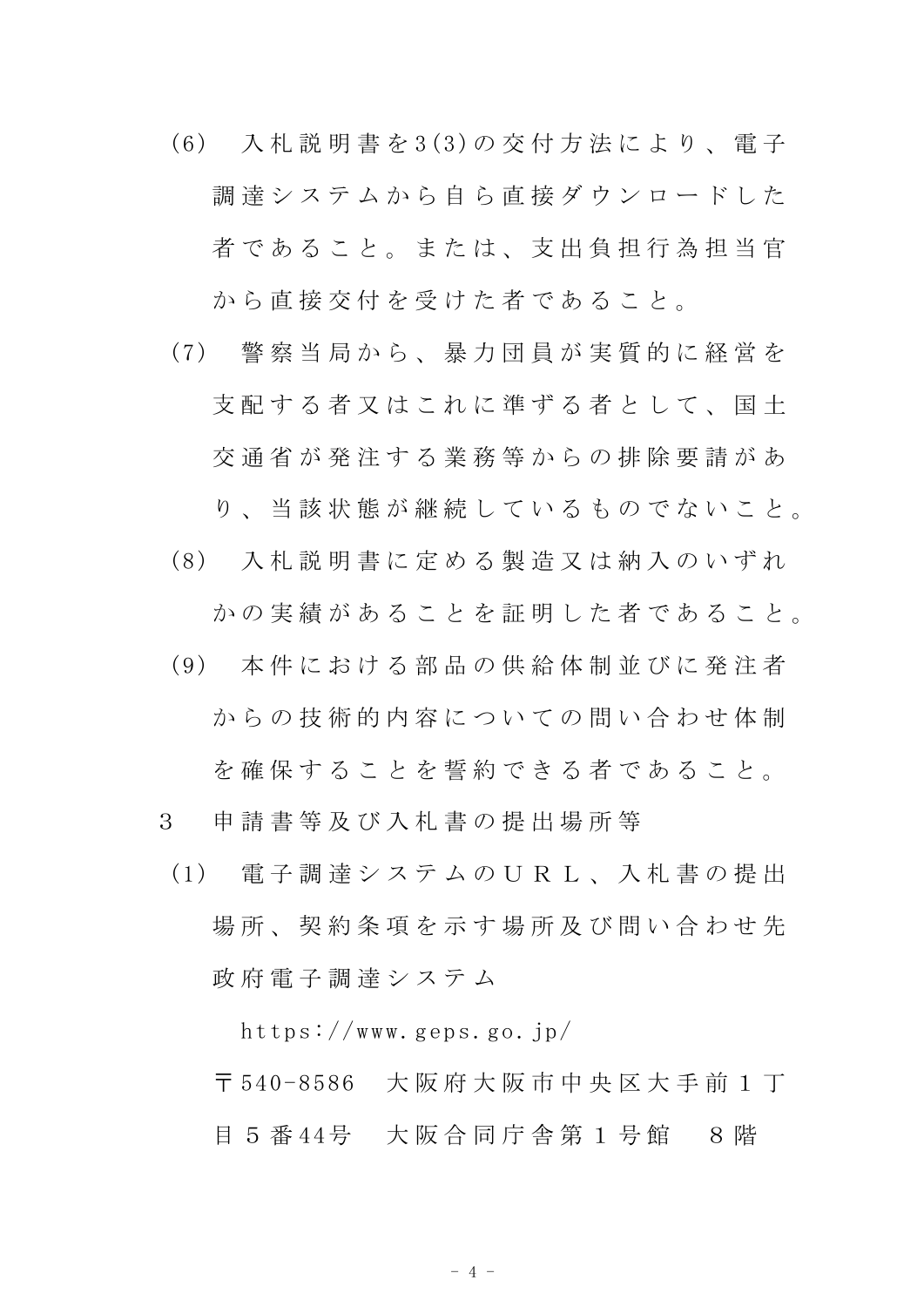国 土 交 通 省 近 畿 地 方 整 備 局 総 務 部 契 約 課

購 買 第 一 係 長 一 小 田 章 二 朗

TEL06-6942-1141(内 線 2536)

(2) 紙 入 札 方 式 に よ る 入 札 書 の 提 出 場 所 、 契 約 条項を示す場所及び問い合わせ先

上 記 3(1)の 問 い 合 わ せ 先 に 同 じ

(3) 入 札 説 明 書 の 交 付 す る 場 所 及 び 方 法

電子調達システムにより交付する。(質問 回 答 等 を 、 電 子 調 達 シ ス テ ム の 調 達 資 料 ダ ウ ン ロ ー ド 機 能 を 用 い て 行 う た め 、 資 料 の ダ ウ ンロードの際に「ダウンロードした案件につ い て 訂 正 ・ 取 消 が 行 わ れ た 際 に 更 新 通 知 メ ー ル の 配 信 を 希 望 す る 」 に チ ェ ッ ク を 入 れ る こ と。)

た だ し 、 や れ を 得 な い 事 由 に よ り 、 雷 子 調 達 シ ス テ ム に よ り 入 手 が 出 来 な い 場 合 は 、 支 出負担行為担当官から直接交付を行うので、 上 記 3 (1)に 問 い 合 わ せ る こ と 。

(4) 電 子 調 達 シ ス テ ム に よ る 入 札 書 類 デ ー タ ( 申 請 書 等 ) の 受 領 期 限 、 及 び 紙 入 札 方 式 に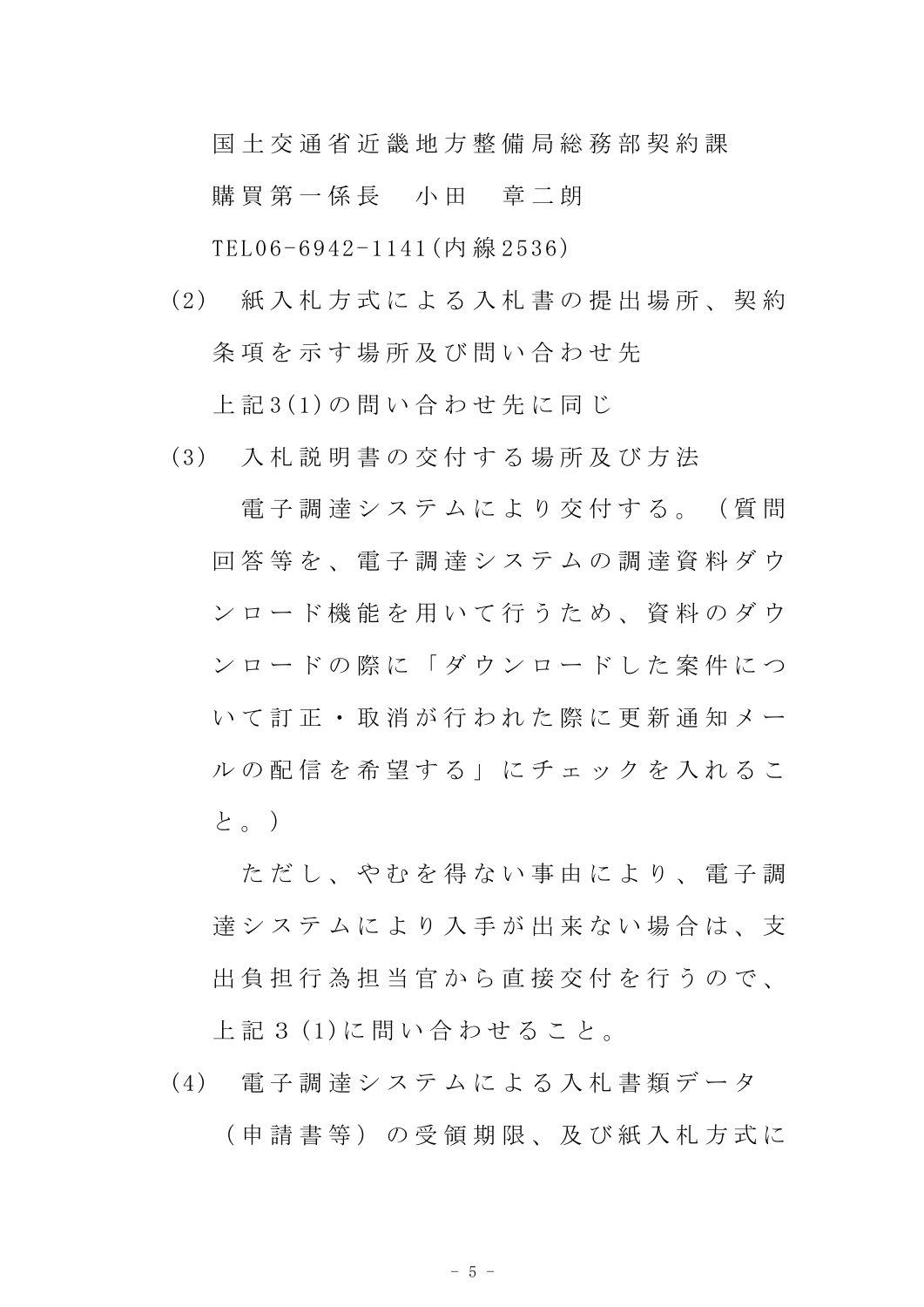よ る 申 請 書 等 の 受 領 期 限

令 和 2 年 10月 15日 16時 00分

- (5) 電 子 調 達 シ ス テ ム に よ る 入 札 書 の 受 領 期 限 、 及 び 紙 入 札 ・ 郵 送 等 に よ る 入 札 書 の 受 領 期 限 令 和 2 年 11月 25日 16時 00分
- (6) 開 札 の 日 時 及 び 場 所

令 和 2 年 11月 26日 14時 00分

- 国 土 交 通 省 近 畿 地 方 整 備 局 入 札 室
- 4 その他
	- (1) 契 約 手 続 に 使 用 す る 言 語 及 び 通 貨 日 本 語 及 び 日 本 国 通 貨 。
	- (2) 入 札 保 証 金 及 び 契 約 保 証 金 免 除
	- (3) 入 札 者 に 要 求 さ れ る 事 項
		- ① 電 子 調 達 シ ス テ ム に よ り 参 加 を 希 望 す る 者 は 、 上 記 3(4)の 受 領 期 限 ま で に 入 札 書 類 デ ー タ ( 申 請 書 等 ) を 上 記 3(1)に 示 す U R L よ り、 雷 子 調 達 シ ス テ ム を 利 用 し て 提 出 し な け れ ば な ら な い 。
		- ② 紙 入 札 方 式 に よ り 参 加 を 希 望 す る 者 は 上 記 3(4)の 受 領 期 限 ま で に 必 要 な 申 請 書 等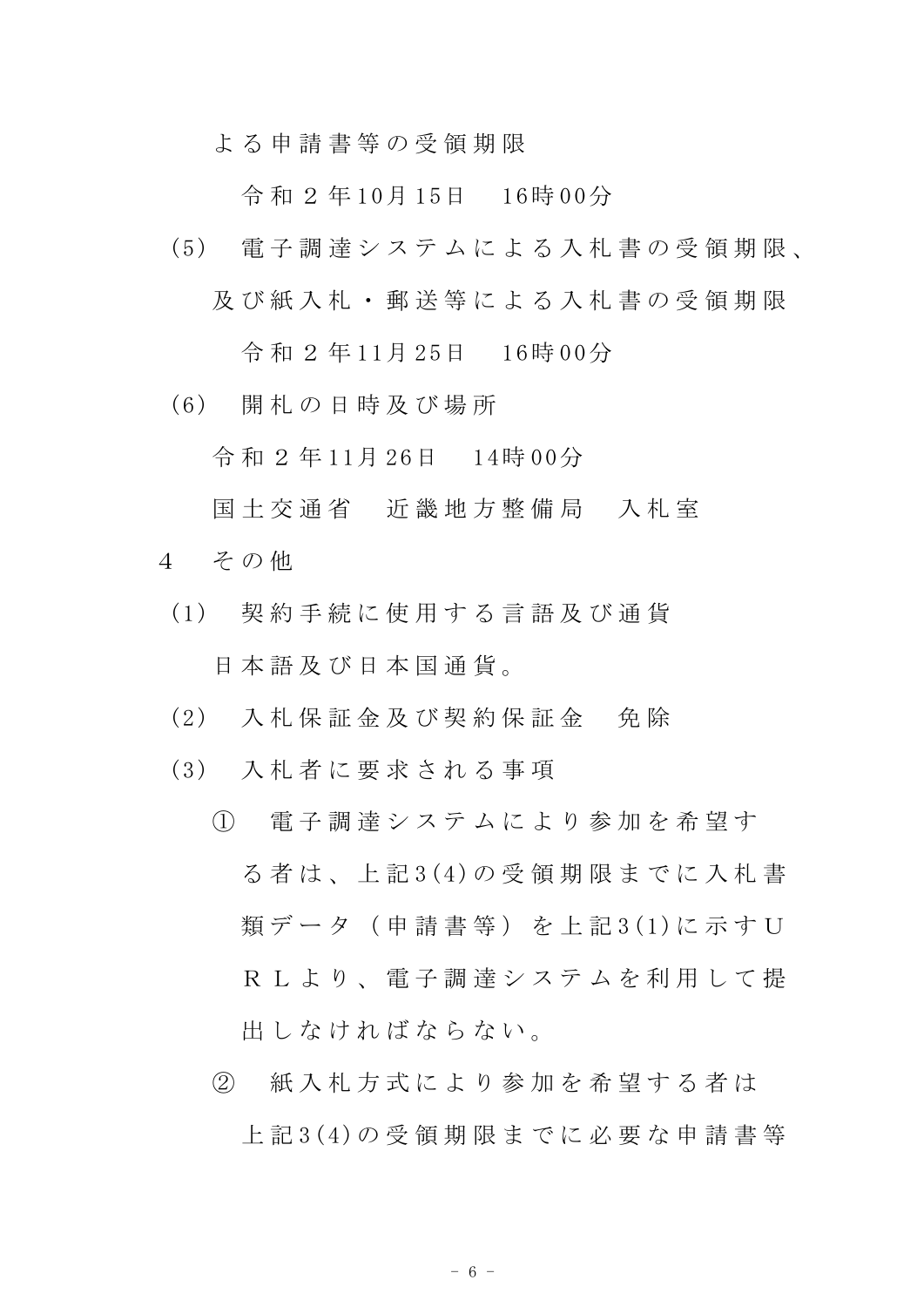を 上 記 3(2)に 示 す 場 所 に 提 出 し な け れ ば な らない。

なお、① ② いずれの場合も、開札日の前日 までの期間において必要な申請書等の内容に 関する支出負担行為担当官からの照会があっ た 場 合 に は 、 説 明 し な け れ ば な ら な い 。

- (4) 入 札 の 無 効 競 争 に 参 加 す る 資 格 を 有 し な い者のした入札及び入札の条件に違反した入 札 は 無 効 と す る 。
- (5) 契 約 書 作 成 の 要 否 要
- (6) 落 札 者 の 決 定 方 法 予 算 決 算 及 び 会 計 令 第 79条 の 規 定 に 基 づ い て 作 成 さ れ た 予 定 価 格 の 制 限 の 範 囲 内 で 、 最 低 価 格 を も っ て 有 効 な 入 札 を 行 っ た 者 を 落 札 者 と す る 。

た だ し 、 落 札 者 と な る べ き 者 の 入 札 価 格 に よっては、その者により当該契約の内容に適 合 し た 履 行 が な さ れ な い お そ れ が あ る と 認 め ら れ る と き 、 又 は そ の 者 と 契 約 を 締 結 す る こ と が 公 正 な 取 引 の 秩 序 を 乱 す こ と と な る お そ れ が あ っ て 著 し く 不 適 当 で あ る と 認 め ら れ る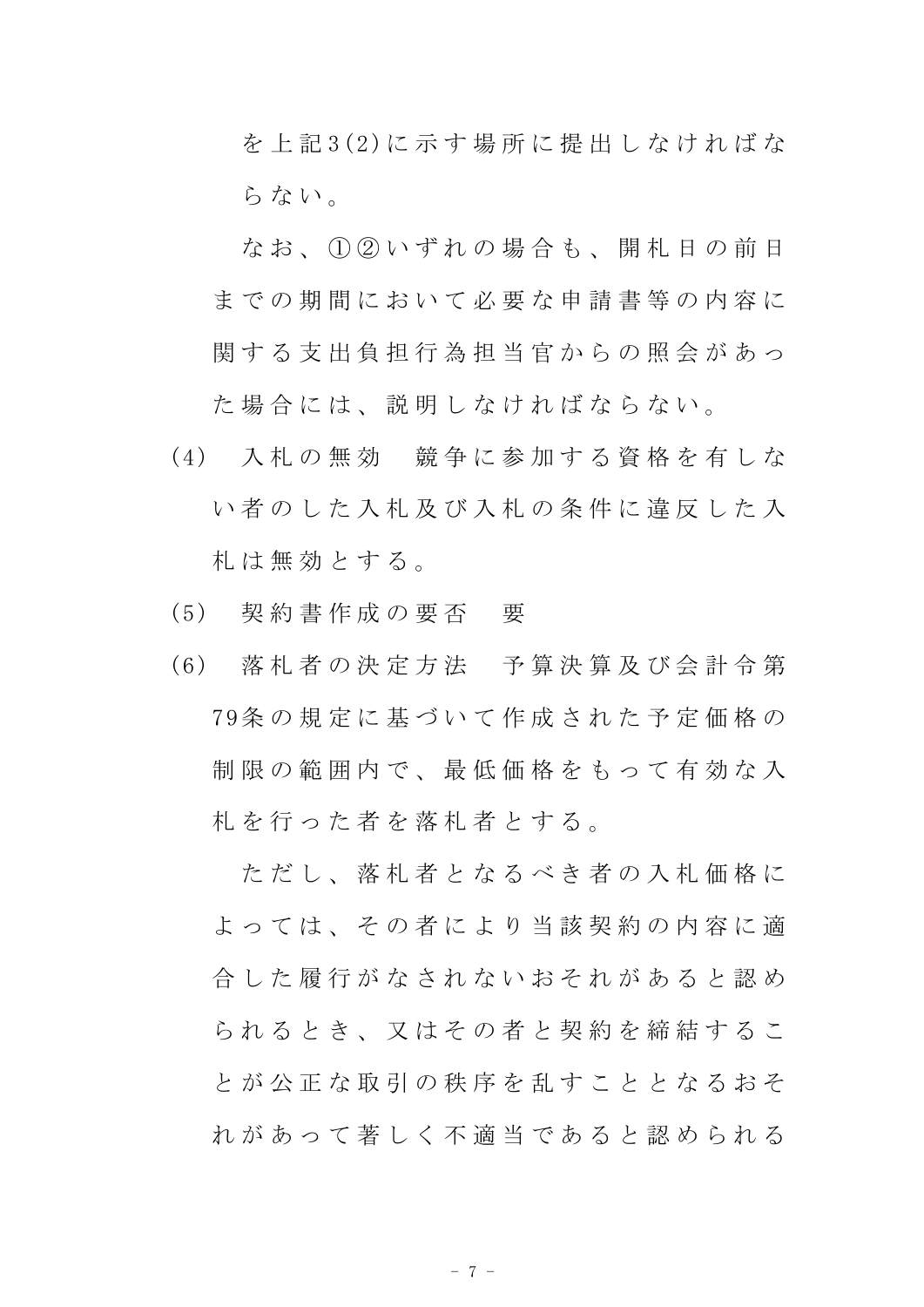ときは、予定価格の制限の範囲内の価格をも っ て 入 札 し た 他 の 者 の う ち 最 低 価 格 を も っ て

入札した者を落札者とすることがある。

- (7) 手続きにおける交渉の有無 無
- (8) 詳 細 は 入 札 説 明 書 に よ る 。
- 5 Summary
	- (1) Official in charge of disbursement of the procuring entity : MIZOGUCHI Hiroki Director-General of Kinki Regional Development Bureau
	- (2) Classification of the products to be procured : 14
	- (3) Nature and quantity of the products to be manufactured or delivered : Video display production and fixed adjustment,1 set
	- (4) Delivery period : 30 July, 2021
	- (5) Delivery place : 1-5-44, Otemae, Chuou-Ku, Osaka-Shi, Osaka-Fu, Kinki Regional Development Bureau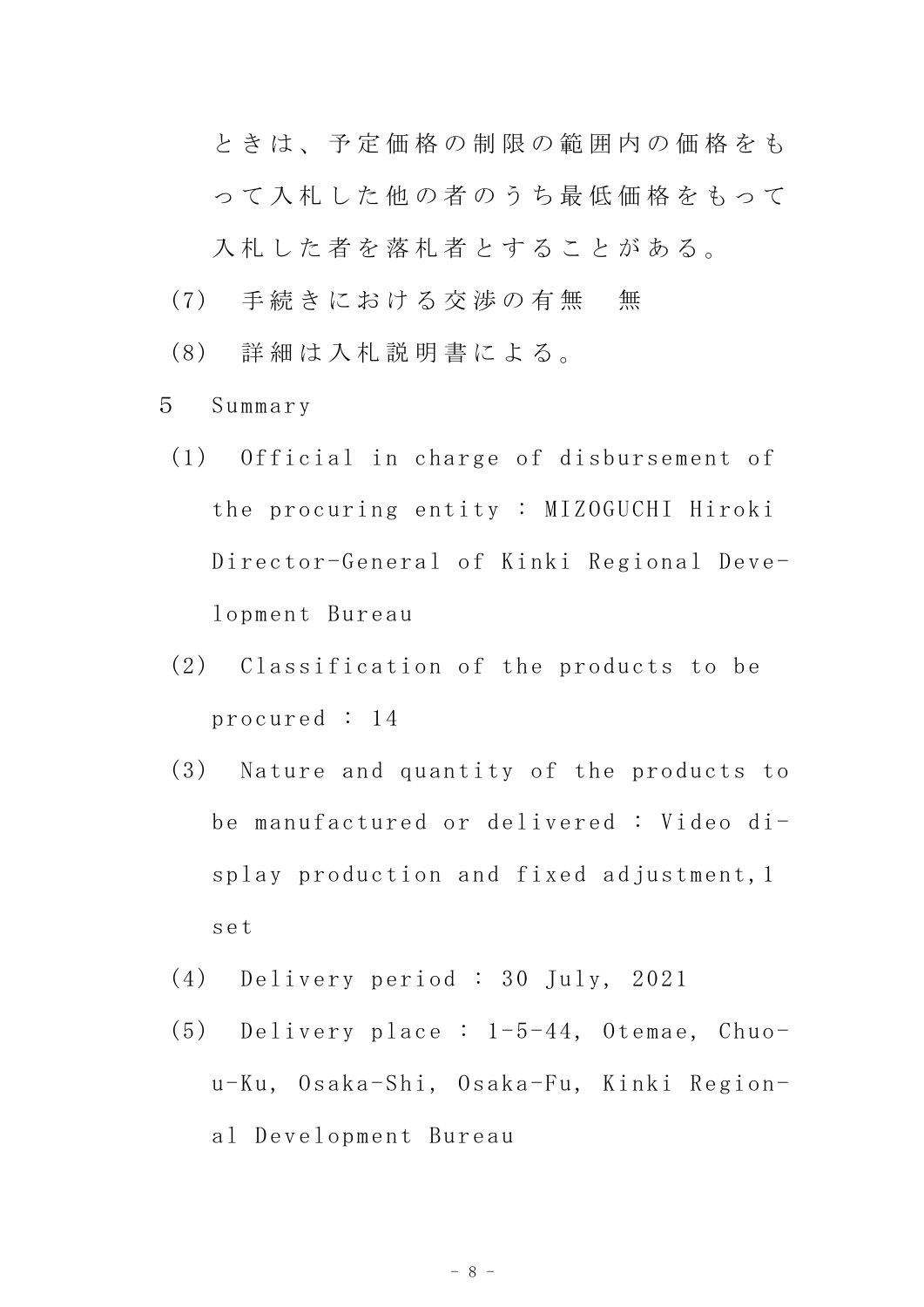- (6) Qualification for participating in the tendering procedures : Suppliers eligible for participating in the proposed tender are those who shall :
	- ① not come under Article 70 and 71 of the Cabinet Order concerning the Budget, Auditing and Accounting.
	- ② have Grade A or B on" manufacturing of products" or " selling of products" in Kinki Area, in the fiscal year 2019 /2020/2021 in terms of qualification for participating in tenders by Ministry of Land, Infrastructure, Transport and Tourism (Single qualification for every ministry and agency).
	- ③ not be under suspension of nomination by Director-General of Kinki Regional Development Bureau from Time-limit for submission of certificate to Tender Opening.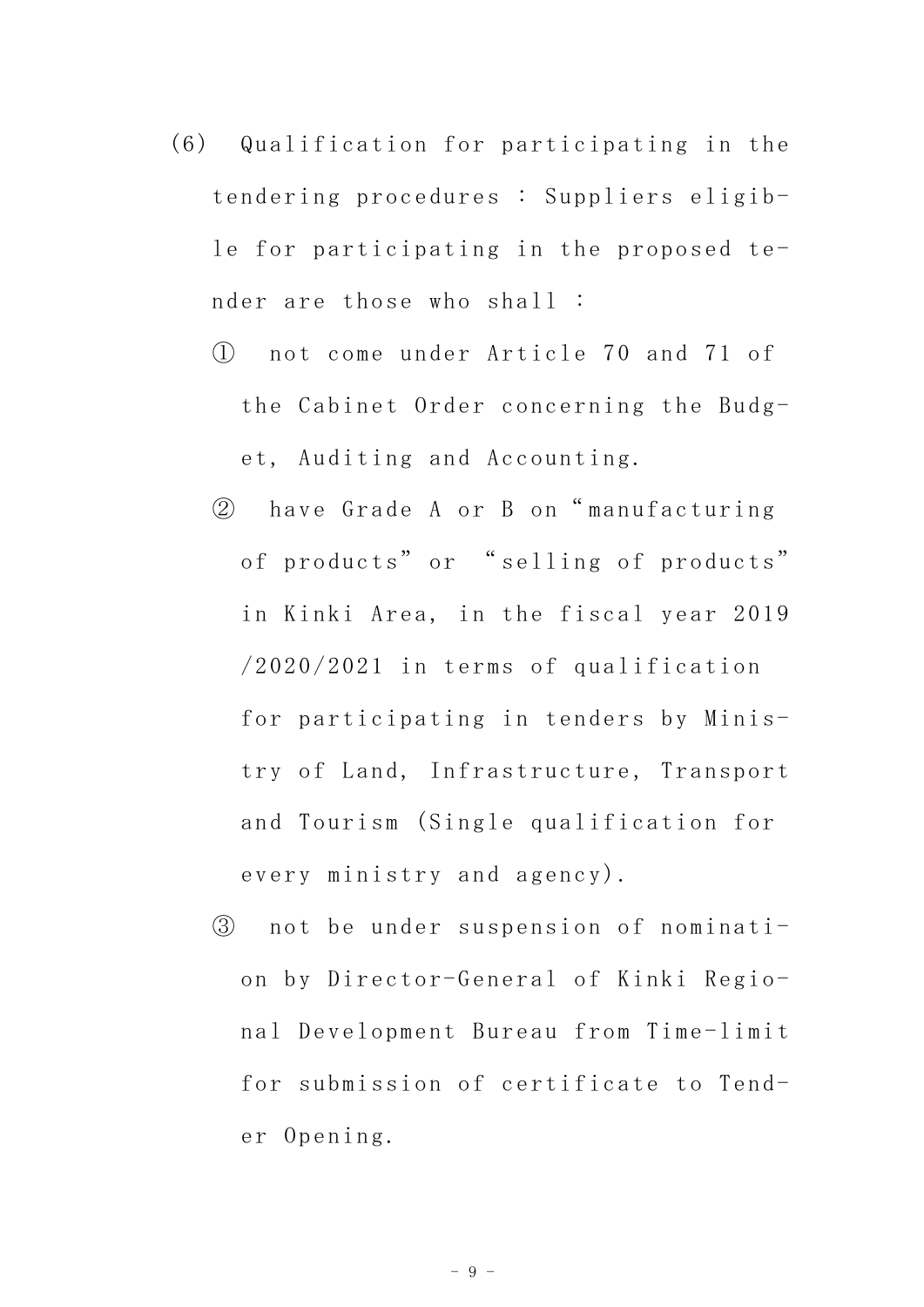- ④ not be the stated person under the commencement of reorganization proceedings or under the beginning of rehabilitation proceedings(except for the person who has the procedure of reapplication under the notification of the competing participation qualification).
- ⑤ acquire the electric certification in case of using the Electric Tendering system https://www.geps.go.jp/
- ⑥ The person who obtained the tender manual from official in charge of disbursement of the procuring entity directory
- ⑦ not be the person that a gangster influence management substantially or the person who has exclusion request from Ministry of Land, Infrastructure, Transport and Tourism is continuing state concerned

 $- 10 -$